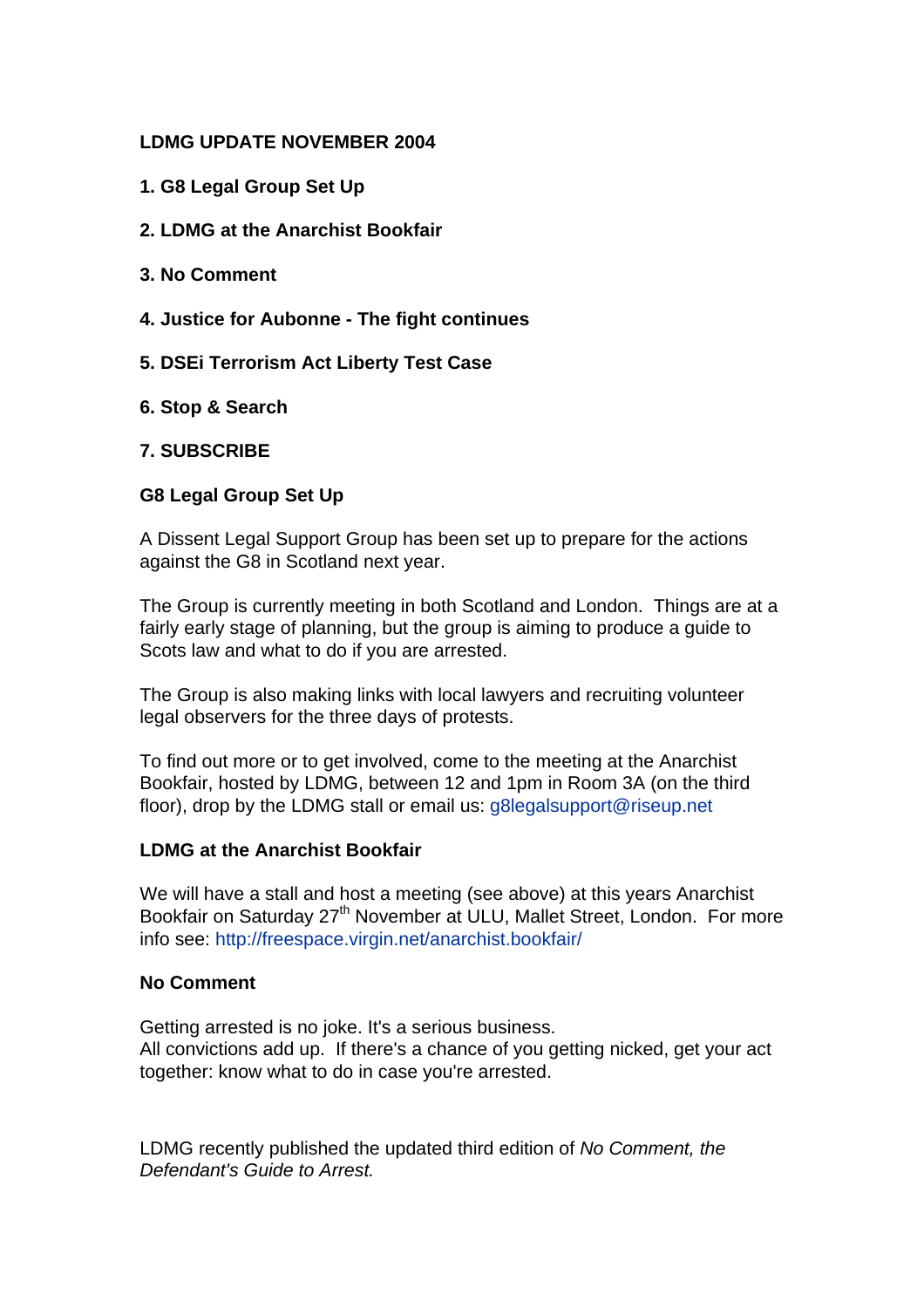You can download it from [www.ldmg.org.uk](http://www.ldmg.org.uk/) or pick up your free copy from our stall at the Anarchist Bookfair. It is also available by post - send a selfaddressed envelope with a 2nd class stamp to *No Comment, C/o BM Automatic, London WC1N 3XX*

### **Justice for Aubonne - The fight continues**

A Swiss judge has ruled that no charges are to be brought against the police officer who almost killed the two climbers of the Aubonne Bridge Blockade against the G8.

A policeman had cut the rope from which two climbers were suspended, whilst blockading a delegation on their way to the G8 summit in Evian in May last year.

The investigation in the Canton of Vaud has lasted for 18 months and the final conclusion, released on the 22 of October, declares that the incident was the fault of the activists themselves, because they put themselves in a dangerous situation. The magistrate said that any mistakes the police made were understandable given the exceptional security situation during the G8 meeting and were outweighed by the temerity of the activists. The activists have appealed this decision to the higher court.

The judge's final declaration appears to have been written backwards, from the conclusion to the justification, and lacks logical reasoning, factual evidence and impartiality.

The activist's lawyer has stated that this decision gives a carte blanche to the police to do whatever they want without fear of any legal consequences.

The activists said they were not surprised by the decision given the history of police impunity in Switzerland and the general rise of repression of political dissent. They responded by entering the Chateau in Lausanne, seat of the government of Vaud, with a banner saying "Your cops are your responsibility!".

Both climbers will be affected by the policemen's action on the bridge for the rest of their lives. Martin Shaw will be disabled and will be unable to continue his trade, as an electrician. Gesine Wenzel suffered from severe posttraumatic stress disorder and had to have many months of therapy.

For more info:

<http://www.aubonnebridge.net/>

### **DSEi Terrorism Act Liberty Test Case**

The appeal, brought by Liberty, concerned the lawfulness of being stopped and searched at the Defence Systems and Equipment International Exhibition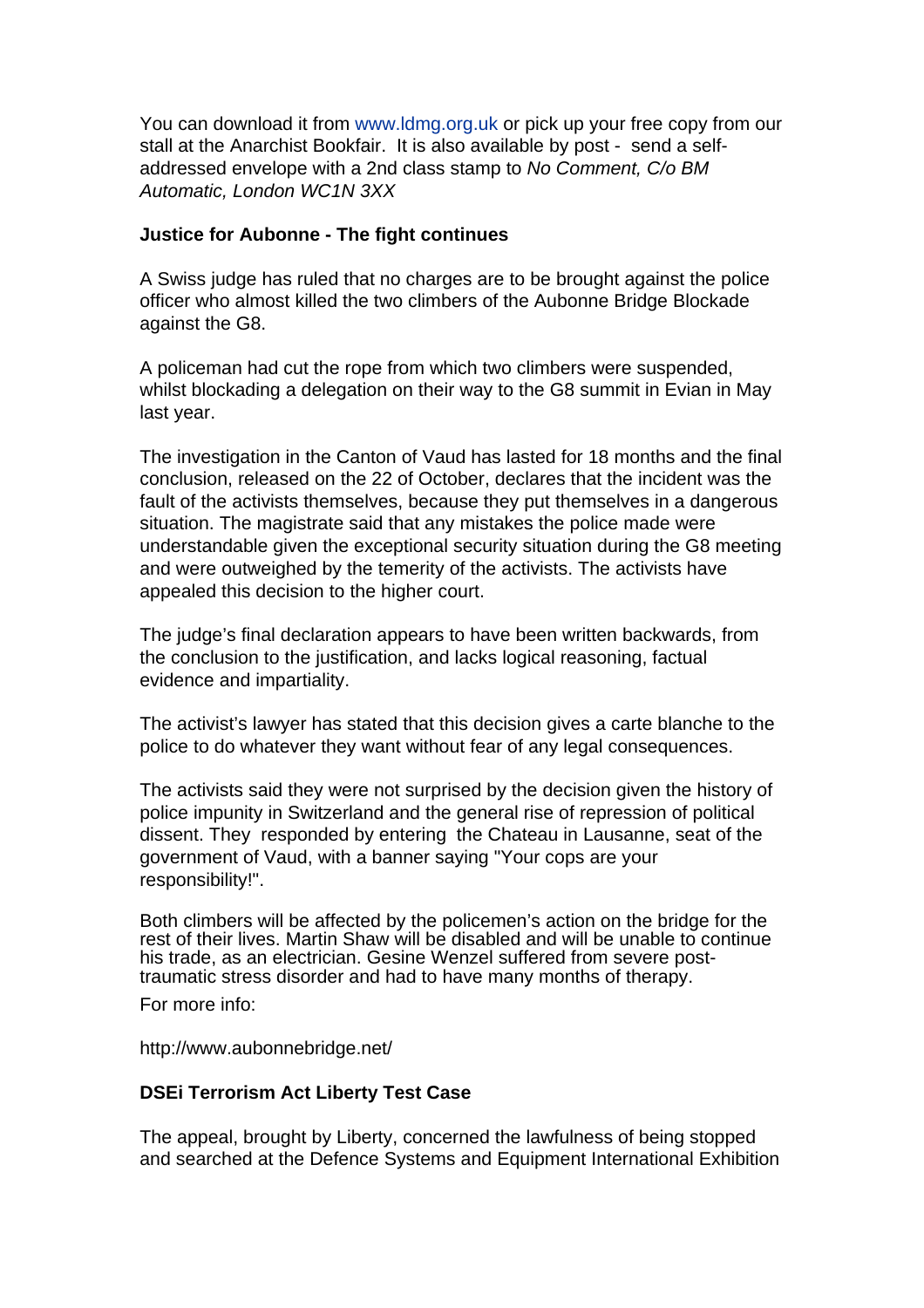at the Excel Centre in Docklands by police officers acting under an authorisation made under section 44 of the Terrorism Act 2000 ("the Act").

It was a major test case on the use of these stop and search powers.

The combined effect of sections 44 and 45 is that, after an authorisation is given by a senior cop under section 44, a cop in uniform will be able to stop and search vehicles and persons without there being any precondition of reasonable grounds of suspicion. Each authorisation must be given for a specific period of time, and in no case can a period be greater than 28 days. The Home Secretary must decide whether or not to confirm the authorisation. It is an offence under section 47 not to stop when required to do so or to interfere with the exercise of the power.

A major revelation during this case was that that there is in fact a "rolling programme" of successive authorisations in London, which have been taking place since the coming into force the Act on 19 February 2001. In other words, every day the cops have the power to stop and search under the Terrorism Act.

Liberty argued that the authorisation made by the police and confirmed by the Home Secretary was unlawful; that the use of stop and search powers under the Act thwarted or frustrated the legislative purpose of the Act (i.e. to prevent terrorism); that there was a breach of the European Convention on Human Rights because the authorisation was not made public so the citizen could do nothing to "regulate their conduct to avoid being stopped and searched"; the authorisation and the use of powers under it, against peace protestors, are not a proportionate means of achieving the legislative purpose of preventing acts of terrorism. Interference with human rights had not been minimised. The power was being used as if it were "part of day-to-day policing on the streets of London".

Not surprisingly, the Court of Appeal relied on "the scale of terrorist incidents around the globe [which] is so well known it hardly required evidence to establish that this country is faced with a real possibility of terrorist incidents".

The cops therefore are free to authorise the use of section 44 stop and search powers, providing they are confirmed by the Home Secretary. They can be authorised as part of a rolling program, so that they are constantly available to the cops. However care must be exercised in the use of the powers. Cops must receive carefully designed instructions on their use. It is for the cops to show that the interference is lawful and, in this case, they failed to do so. The evidence showed that "remarks were made that suggest that the powers could have been used in order "to police" the protest". This is not a lawful use of the power.